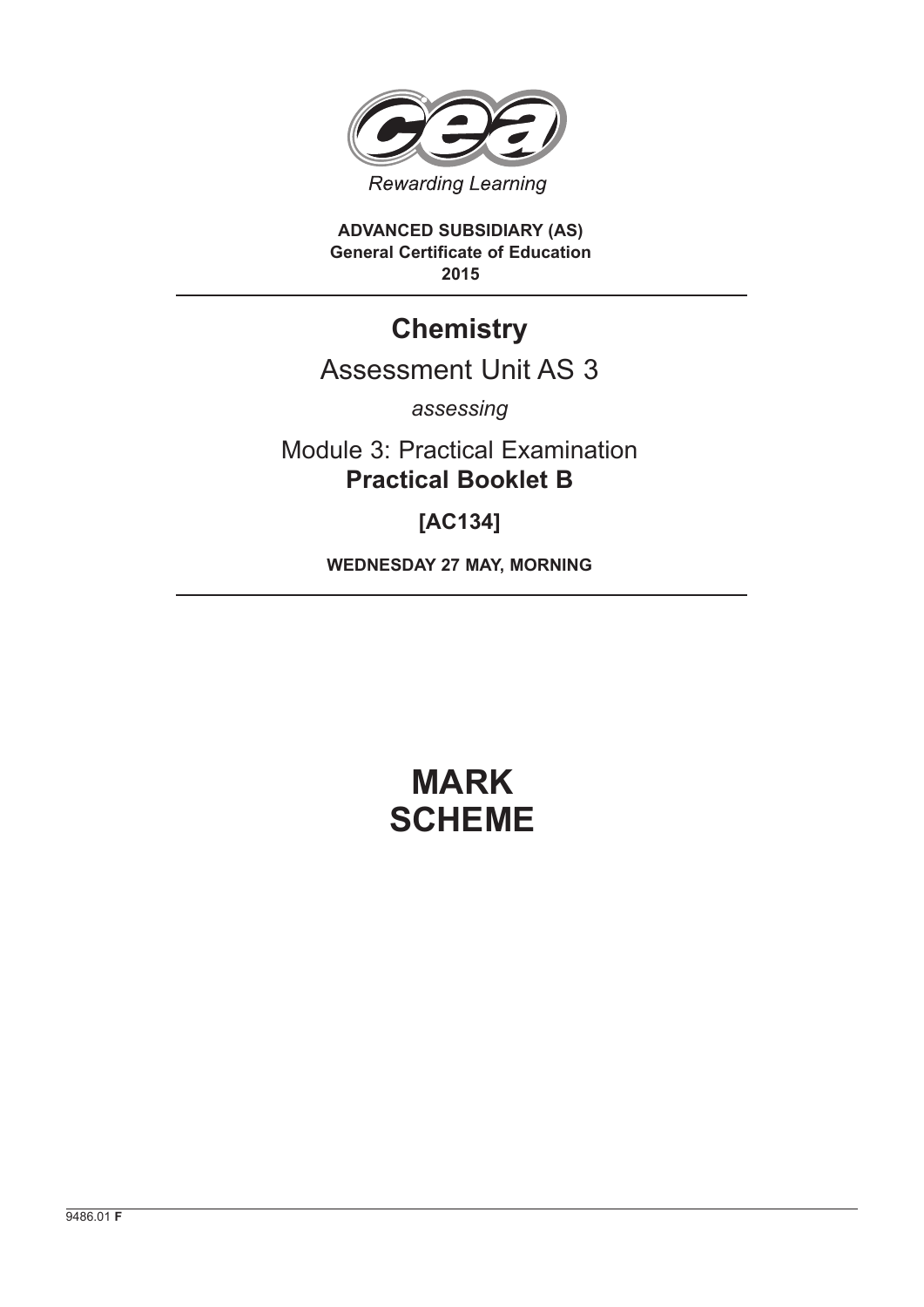## **Annotation**

- 1. Please do all marking in **red** ink.
- 2. All scripts should be checked for mathematical errors. Please adopt a system of one tick  $(\checkmark)$  equals 1 mark, e.g. if you have awarded 4 marks for part of a question then 4 ticks  $(\checkmark)$  should be on this candidate's answer.
- 3. The total mark for each question should be recorded in a circle placed opposite the question number in the teacher mark column.
- 4. As candidates have access to scripts please do not write any inappropriate comments on their scripts.

#### **General points**

- All calculations are marked according to the number of errors made.
- Errors can be carried through. If the wrong calculation is carried out then the incorrect answer can be carried through. One mistake at the start of a question does not always mean that all marks are lost.
- Listing is when more than one answer is given for a question that only requires one answer, e.g. the precipitate from a chloride with silver nitrate is a white solid; if the candidate states a white or a cream solid, one answer is correct and one answer is wrong. Hence they cancel out.
- Although names might be in the mark scheme it is generally accepted that formulae can replace them. Formulae and names are often interchangeable in chemistry.
- The marking of colours is defined in the 'CCEA GCE Chemistry Acceptable Colours' document.

#### **MARKING GUIDELINES**

#### **Interpretation of the Mark Scheme**

**• Carry error through**

 This is where mistakes/wrong answers are penalised when made, but if carried into further steps of the question, then no further penalty is applied. This pertains to calculations and observational/ deduction exercises. Please annotate candidates' answers by writing the letters c.e.t. on the appropriate place in the candidates' answers.

#### **• Oblique/forward slash**

This indicates an acceptable alternative answer(s).

#### **• Brackets**

 Where an answer is given in the mark scheme and is followed by a word/words in brackets, this indicates that the information within the brackets is non-essential for awarding the mark(s).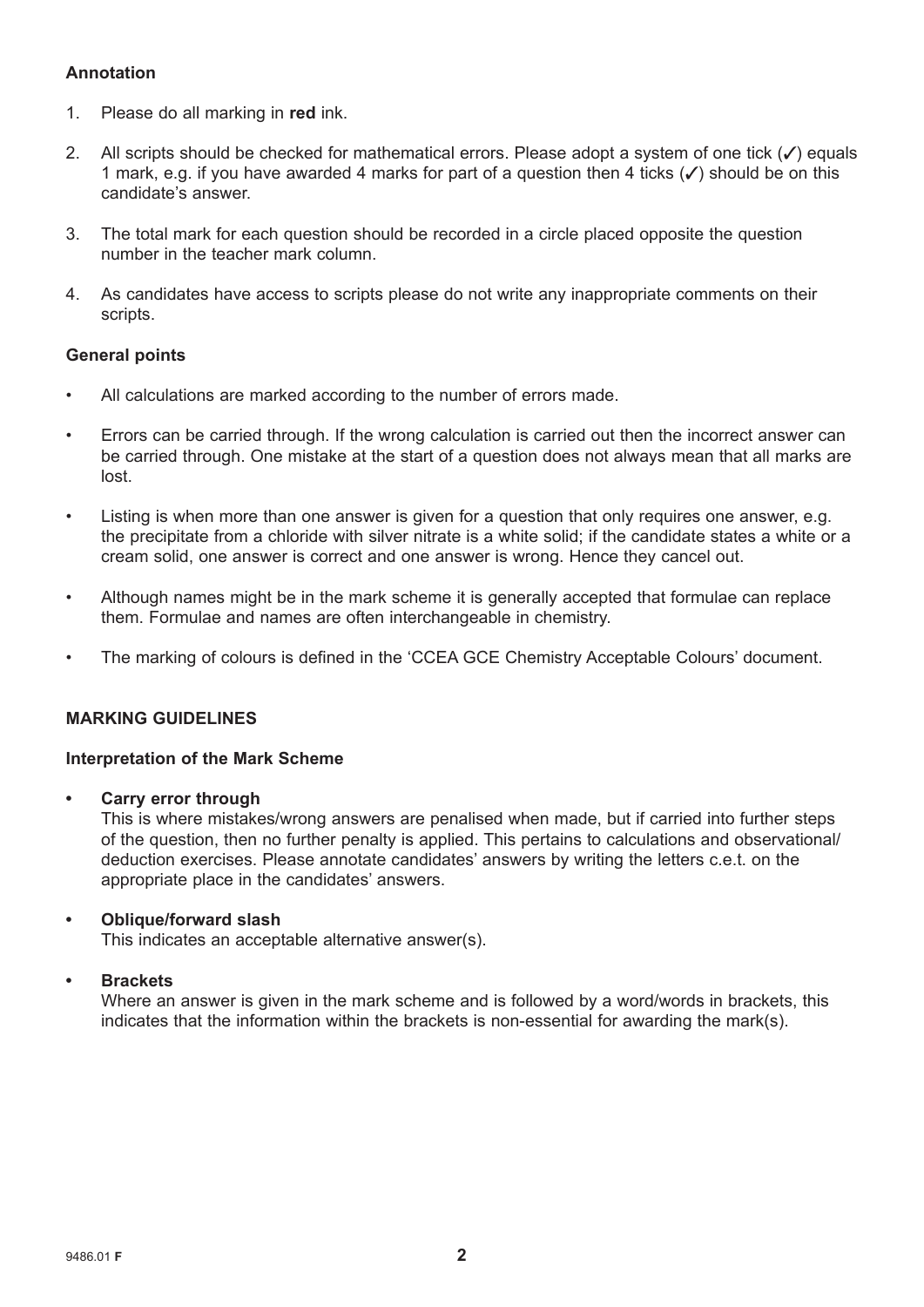#### **Section A**

|   |     | <b>Section A</b>                                                                                                    |       |              |
|---|-----|---------------------------------------------------------------------------------------------------------------------|-------|--------------|
| 1 |     | (a) (i) to speed up the reaction                                                                                    | $[1]$ | <b>MARKS</b> |
|   |     | (ii) fizzing stops                                                                                                  | $[1]$ |              |
|   |     | (b) (i) $CaCO_3 + 2HCl \rightarrow CaCl_2 + CO_2 + H_2O$                                                            | $[2]$ |              |
|   |     | (ii) NaOH + HCl $\rightarrow$ NaCl + H <sub>2</sub> O                                                               | $[1]$ |              |
|   | (c) | methyl orange [1] pink/red [1] to orange/yellow [1]<br>or phenolphthalein [1] colourless [1] to pink [1]            | $[3]$ |              |
|   |     | (d) Number of moles of hydrochloric acid added to the toothpaste<br>$(40 \times 0.5)/1000 = 0.02$                   |       |              |
|   |     | Number of moles of sodium hydroxide required for neutralisation<br>$(12 \times 0.1)/1000 = 0.0012$                  |       |              |
|   |     | Number of moles of hydrochloric acid in the 25.0 cm <sup>3</sup> portion<br>0.0012                                  |       |              |
|   |     | Number of moles of hydrochloric acid in the 250 cm <sup>3</sup> mixture<br>$0.0012 \times 10 = 0.012$               |       |              |
|   |     | Number of moles of hydrochloric acid reacting with calcium carbonate<br>in the toothpaste<br>$0.02 - 0.012 = 0.008$ |       |              |
|   |     | Number of moles of calcium carbonate present in the 2.0 g sample of<br>toothpaste<br>$(1:2)$ 0.004                  |       |              |
|   |     | Mass of calcium carbonate present in the 2.0 g sample of toothpaste<br>$0.004 \times 100 = 0.4$ g                   |       |              |
|   |     | The percentage calcium carbonate in the toothpaste<br>$(0.4/2) \times 100\% = 20\%$<br>error $[-1]$                 | [6]   | 14           |
|   |     |                                                                                                                     |       |              |
|   |     |                                                                                                                     |       |              |
|   |     |                                                                                                                     |       |              |
|   |     |                                                                                                                     |       |              |
|   |     |                                                                                                                     |       |              |
|   |     |                                                                                                                     |       |              |
|   |     |                                                                                                                     |       |              |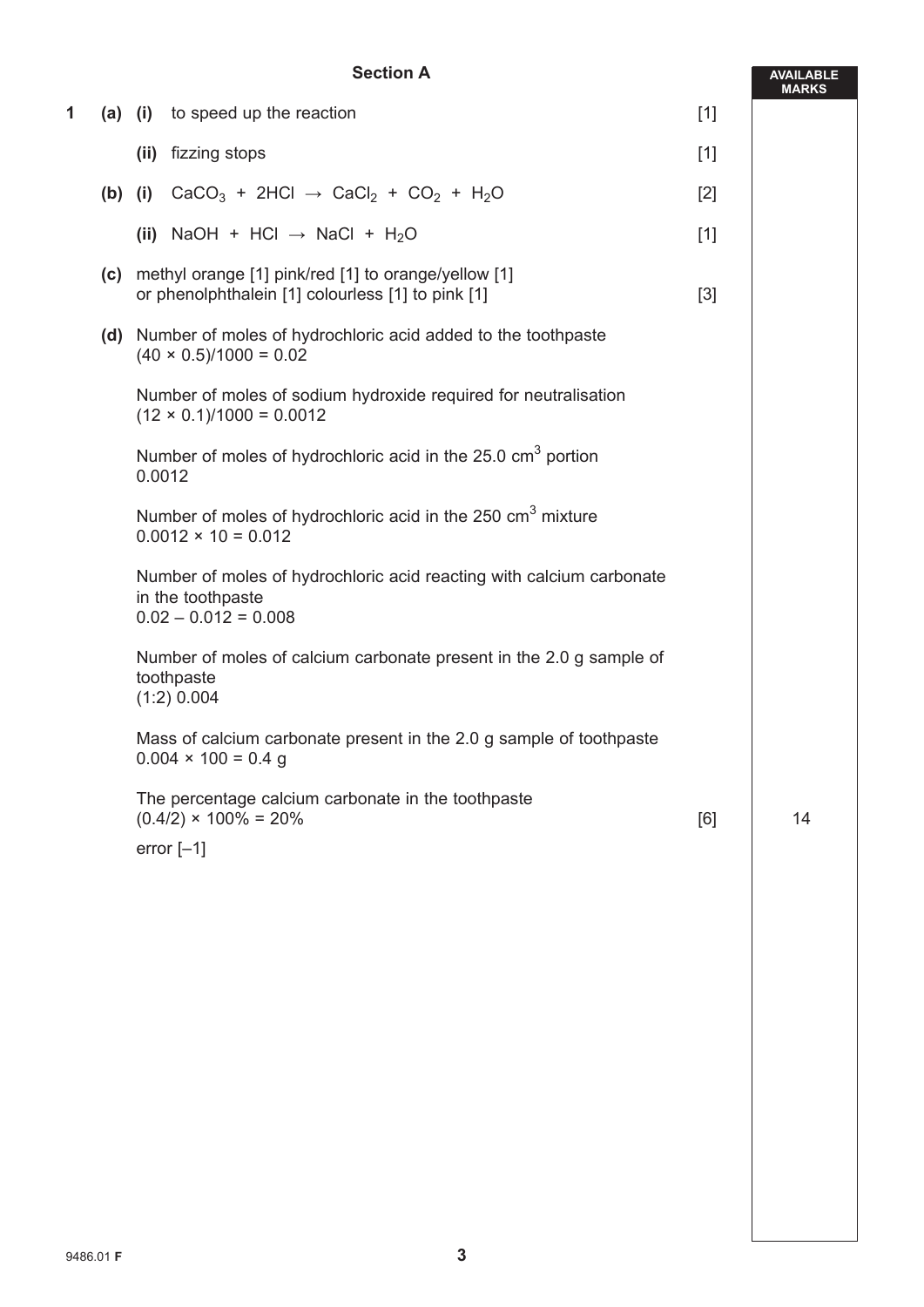## **2 Observation and deduction**

 **(a)**

| <b>Test</b>    |                                                                                                                                            | <b>Observations</b>                                     | <b>Deductions</b>               |  |  |
|----------------|--------------------------------------------------------------------------------------------------------------------------------------------|---------------------------------------------------------|---------------------------------|--|--|
| 1              | Add a spatula measure of X<br>to a boiling tube half filled with<br>deionised water. Retain for<br>Tests 2, 3 and 5.                       | <b>Colourless solution</b><br>$[1]$                     |                                 |  |  |
| $\overline{2}$ | Pour 1 $cm3$ of the solution<br>from Test 1 into a test tube.                                                                              |                                                         |                                 |  |  |
|                | (a) Add 5 drops of silver<br>nitrate solution.                                                                                             | white precipitate<br>[2]                                | Chloride ions present           |  |  |
|                | (b) Add 4 $cm3$ dilute<br>ammonia solution.                                                                                                | precipitate disappears/<br>colourless solution<br>$[1]$ | Chloride ions confirmed         |  |  |
| 3 <sup>1</sup> | Pour 1 $cm3$ of the solution<br>from Test 1 into a test tube.                                                                              |                                                         |                                 |  |  |
|                | (a) Add 5 drops of potassium<br>chromate solution.                                                                                         | yellow precipitate<br>[2]                               |                                 |  |  |
|                | (b) Add 5 $cm3$ of dilute<br>hydrochloric acid.                                                                                            | yellow solution<br>$[1]$                                | <b>Barium ions present</b>      |  |  |
| 4              | Dip a nichrome wire loop in<br>concentrated hydrochloric<br>acid, touch sample X with the<br>wire, then hold it in a blue<br>Bunsen flame. | green flame<br>[1]                                      | Confirms barium ions<br>present |  |  |
| 5              | Place 1 $cm3$ of magnesium<br>sulfate solution in a test tube<br>and add 5 drops of the<br>solution from Test 1.                           | white precipitate<br>$[2]$                              |                                 |  |  |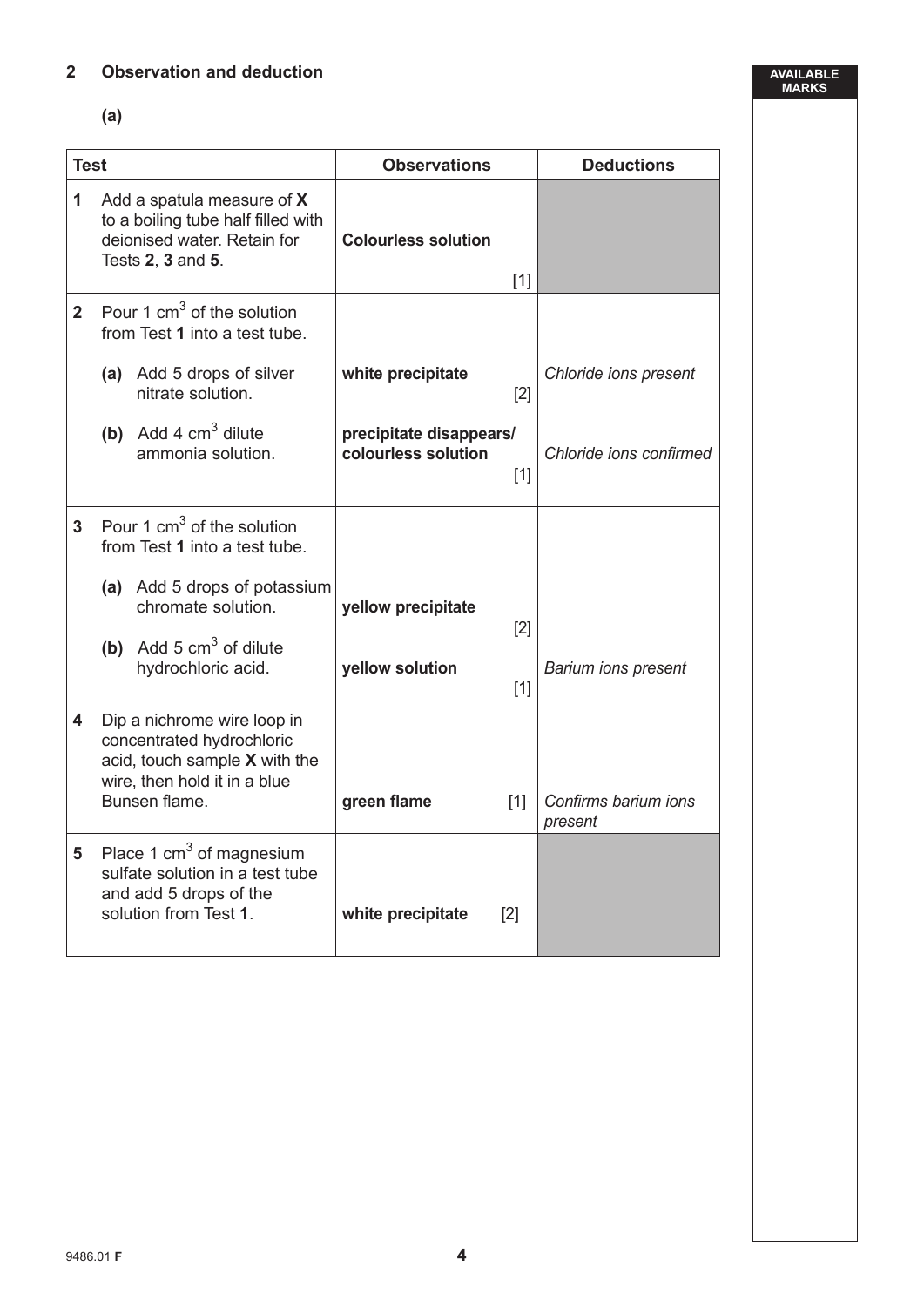|                | <b>Test</b>                                                                                                      | <b>Observations</b>                     | <b>Deductions</b>                                                |    |
|----------------|------------------------------------------------------------------------------------------------------------------|-----------------------------------------|------------------------------------------------------------------|----|
| 1              | To 10 drops of <b>Y</b> in a test<br>tube add 1 cm <sup>3</sup> of water.                                        | Two layers formed                       | immiscible/no OH<br>group/not soluble in<br>water<br>$[1]$       |    |
| $\overline{2}$ | Place 10 drops of Y on<br>a watch glass on a heatproof<br>mat and ignite it using a<br>burning splint.           | Burns with a yellow,<br>smoky flame     | <b>High carbon content</b><br>$[1]$                              |    |
| $\mathbf{3}$   | Add approximately 10 drops<br>of Y to a test tube quarter full<br>of bromine water and mix<br>well.              | Orange bromine water is<br>decolourised | contains $C = C$<br>$[1]$                                        |    |
| 4              | Add 10 drops of Y to 2 $cm3$<br>of acidified potassium<br>dichromate solution in a test<br>tube and warm gently. | Orange colour remains                   | not a primary or<br>secondary alcohol<br>or an aldehyde<br>$[1]$ |    |
|                | From Test 3 what functional group is present in Y?                                                               | $c = c$                                 | [1]                                                              |    |
|                | From Test 4 what functional group may be absent from Y?                                                          |                                         |                                                                  |    |
|                | $-OH$ / $-$ CHO<br>$[1]$                                                                                         |                                         |                                                                  | 16 |
|                |                                                                                                                  |                                         | <b>Section A</b>                                                 | 30 |
|                |                                                                                                                  |                                         |                                                                  |    |
|                |                                                                                                                  |                                         |                                                                  |    |
|                |                                                                                                                  |                                         |                                                                  |    |
|                |                                                                                                                  |                                         |                                                                  |    |
|                |                                                                                                                  |                                         |                                                                  |    |
|                |                                                                                                                  |                                         |                                                                  |    |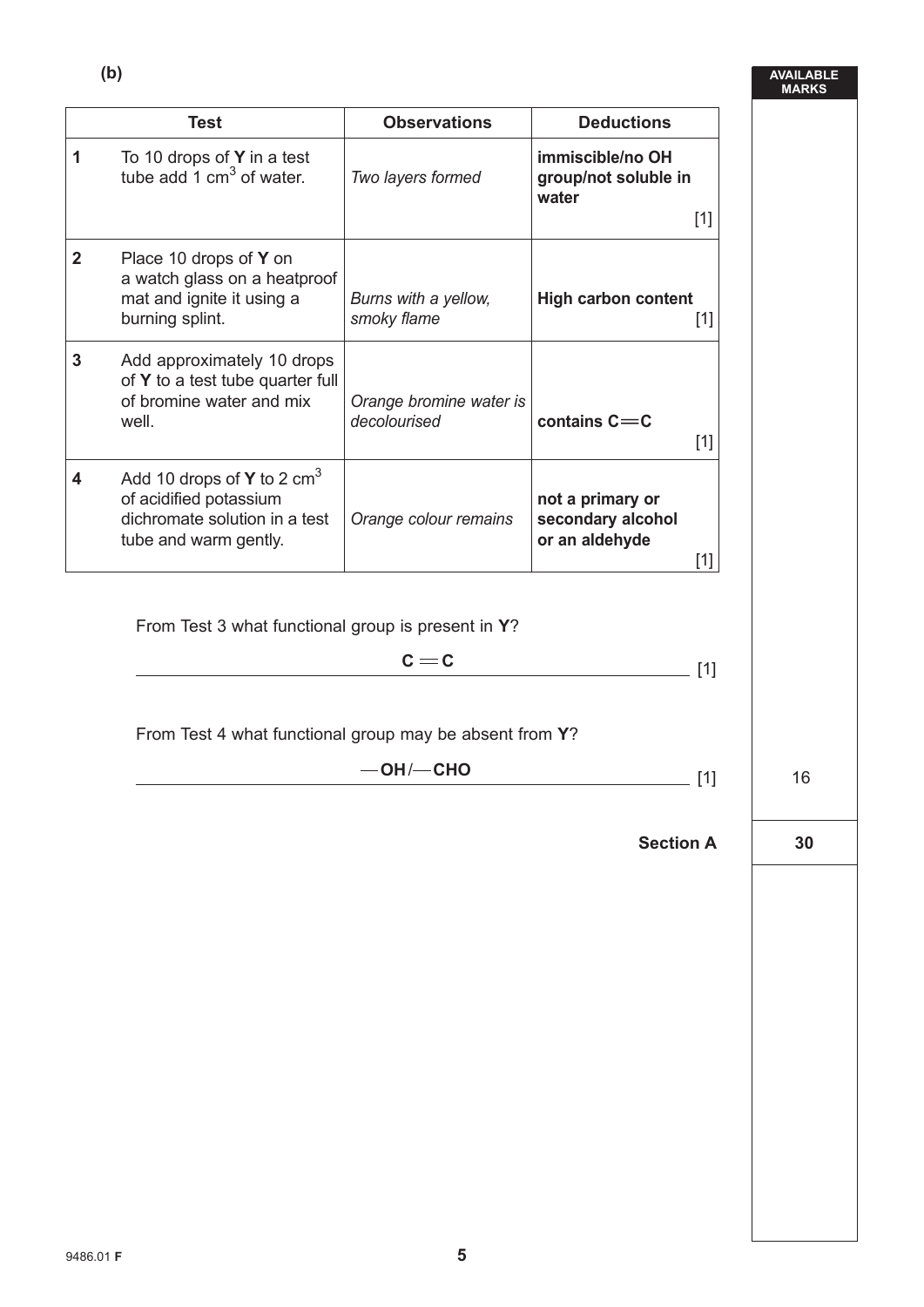### **Section B**

**AVAILABLE**

|   |           |                                                                                  |                                                                                                                                                                                                                                                                |                         | <b>MARKS</b> |
|---|-----------|----------------------------------------------------------------------------------|----------------------------------------------------------------------------------------------------------------------------------------------------------------------------------------------------------------------------------------------------------------|-------------------------|--------------|
| 3 | $(a)$ (i) |                                                                                  | RFM CuSO <sub>4</sub> .5H <sub>2</sub> O = 250 : mass required = 250/4 = 62.5g                                                                                                                                                                                 | $[2]$                   |              |
|   |           |                                                                                  | (ii) Weigh out calculated mass of hydrated copper sulfate into a beaker [1]<br>Dissolve in (stated volume of) deionised water<br>Pour into 250 cm <sup>3</sup> volumetric flask with washings<br>Make up to the mark with deionised water and shake            | $[1]$<br>$[1]$<br>$[1]$ |              |
|   | (b)       |                                                                                  | measuring cylinder                                                                                                                                                                                                                                             | $[1]$                   |              |
|   |           | (c) cup has good insulation                                                      |                                                                                                                                                                                                                                                                | $[1]$                   |              |
|   |           | (d) solution turns from blue to colourless [1] red brown solid [1]               |                                                                                                                                                                                                                                                                | $[2]$                   |              |
|   | $(e)$ (i) |                                                                                  | number of moles of magnesium = $2/24 = 0.08$<br>number of moles of copper sulfate = $(50 \times 1.0)/1000 = 0.05$                                                                                                                                              | $[1]$<br>$[1]$          |              |
|   |           | (ii)                                                                             | magnesium is in excess                                                                                                                                                                                                                                         | $[1]$                   |              |
|   | (f)       | (i)                                                                              | $\Delta H = mc\Delta T = 50 \times 4.2 \times 35 = 7350 \text{ J} [1] = 7.35 \text{ kJ}$                                                                                                                                                                       | $[2]$                   |              |
|   |           |                                                                                  | (ii) $\Delta H = 7.35/0.05 = -147$ kJ mol <sup>-1</sup>                                                                                                                                                                                                        | $[1]$                   |              |
|   | (g)       | insulating the polystyrene cup further with, e.g. cotton wool/cover with lid [1] |                                                                                                                                                                                                                                                                |                         |              |
|   |           |                                                                                  | (h) add drops of dilute ammonia solution [1]; blue precipitate [1]<br>dark/deep blue solution formed on addition of excess dilute ammonia<br>solution [1]                                                                                                      | $[3]$                   | 20           |
| 4 | (a)       |                                                                                  | bromine is toxic                                                                                                                                                                                                                                               | $[1]$                   |              |
|   |           |                                                                                  | (b) the reaction is very vigorous                                                                                                                                                                                                                              | $[1]$                   |              |
|   |           |                                                                                  | (c) repeated boiling and condensing of the reaction mixture                                                                                                                                                                                                    | $[1]$                   |              |
|   | (d)       |                                                                                  | to dry the product                                                                                                                                                                                                                                             | $[1]$                   |              |
|   | (e)       | (i)                                                                              | add (drops of) deionised water and observe which layer increases                                                                                                                                                                                               | $[1]$                   |              |
|   |           | (ii)                                                                             | filter/decant                                                                                                                                                                                                                                                  | $[1]$                   |              |
|   | (f)       |                                                                                  | number of moles of 2-methylbut-2-ene = $10/70 = 0.143$<br>number of moles of 2,3-dibromo-2-methylbutane expected = $0.143$<br>mass of 2,3-dibromo-2-methylbutane expected = $0.143 \times 230 = 32.89g$<br>percentage yield = $26.3/32.89 \times 100\% = 80\%$ | $[4]$                   | 10           |
|   |           |                                                                                  |                                                                                                                                                                                                                                                                |                         |              |